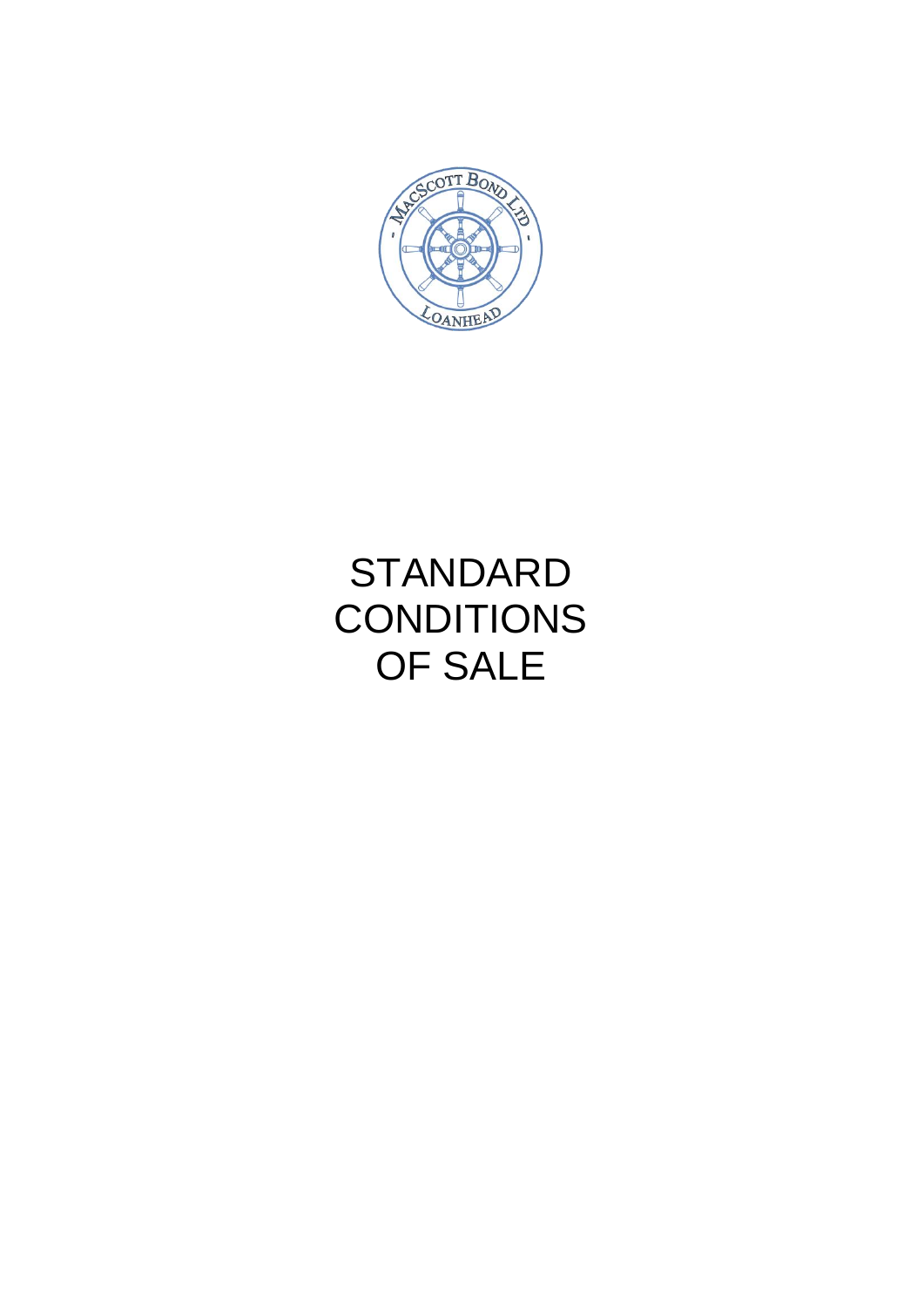## STANDARD CONDITIONS OF SALE

#### 1. Definitions

In these conditions "the Company" means MacScott Bond Ltd and "the Buyer" means the person, firm or company purchasing goods pursuant to the Contract and "the Goods" means the goods the subject of this Contract.

## 2. Incorporation of Conditions

These conditions shall form the basis of the Contract between the Company and the Buyer. Notwithstanding anything to the contrary in any conditions attempted to be Imposed by the Buyer, or in any purchase order, acceptance note, confirmations, letter or any other document issued or sent by the Buyer, these conditions shall apply except insofar as expressly agreed in writing by the general manager of the Company. No other servant or agent of the Company may vary these conditions nor may they be varied orally. The placing of an order by the Buyer shall be deemed to be an acceptance of these conditions. These general conditions shall be subject to such further special conditions as may be prescribed in writing by the Company. In the event of any conflict or apparent conflict between the special conditions and these general conditions the special conditions shall prevail.

#### 3. Orders

No order placed by the Buyer shall be binding on the Company unless and until it has been accepted in writing by the Company on its acknowledgement of order form.

## 4. Price Increases

The company reserves the right to increase without notice between the date of acceptance of order and the date of despatch any price or charge in order to take account of the cost of labour, raw materials, fluctuations in the value of the currency or any other matter beyond the Company's reasonable control which diminishes the Company's profit margin

## 5. Packing and Delivery

- 5.1 Prices quoted are ex the Company's premises at Hunter Avenue, Loanhead, Midlothian UK and carriage and packing are chargeable as additional costs Sub-sections (2) and (3) of Section 32 of the Sale of Goods Act 1979 (delivery to carrier) shall not apply.
- 5.2 Whilst the Company will use its reasonable endeavours to meet any delivery date requested by the Buyer time for delivery shall not be of the essence of this contract and the Company will not be liable under any circumstances for failure to meet a specified delivery date or to deliver within a reasonable time.
- 5.3 Delivery of the Goods shall be deemed to take place:

(a) when the Goods are collected by the Buyer or its agents or by an independent carrier or by the Buyer's carrier from the works or warehouse of the Company;

or

(b) if the Goods are transported by the Company or its agent when the Goods are physically delivered to the Buyer's place of business or such other place as the Buyer may reasonably nominate.

#### 6. Risk

Risk in the Goods shall pass to the Buyer on delivery.

## 7. Payment Terms

- 7.1 Payment for the Goods shall be due thirty days from the date of the invoice or such earlier date as may be determined in accordance with Condition 7.5. Upon payment becoming due the Company shall be entitled to sue for the price of the Goods, Value Added Tax and any chargeable extras notwithstanding the fact that pursuant to Condition 8 property in the Goods has not passed to the Buyer.
- 7.2 Payment shall not be withheld or deferred on account of any claim, counter claim or set off.
- 7.3 Interest at the rate of 4% per annum above Lloyds Bank Plc base rate from time to time in force and accruing from day to day may be charged on all sums overdue for payment by the Buyer to the Company.
- 7.4 In the event of non-payment of any monies by the due date the Company shall have the right, in addition to its other remedies, to terminate any other contracts with the Buyer and in the event of any such termination the Buyer shall be liable to the Company for any expenses, loss or damage suffered by the Company as a result.
- 7.5 Payment shall become due upon the happening of any of the events listed in conditions 8.4 even if such event occurs within 30 days from the date of the invoice
- 7.6 Time shall be of the essence of this contract so far as it relates to the date on which payment is due.
- 8. Property in the Goods
- 8.1 Property in the Goods shall remain with the Company (which reserves the right to dispose of the Goods) until payment in full for all of the Goods has been received by it. Accordingly without prejudice to the Buyer's obligations to purchase the Goods, the Company shall be entitled on default in payment to repossess the Goods and for such purposes to enter any premises owned or occupied by or on behalf of the Buyer and the Buyer shall do all in its power to enable the Company to do so.
- 8.2 The Buyer shall not part with possession or title of any Goods for which it has not paid unless such parting with possession is upon a sale in the normal course of the Buyer's business to a customer of the Buyer at full market value, whether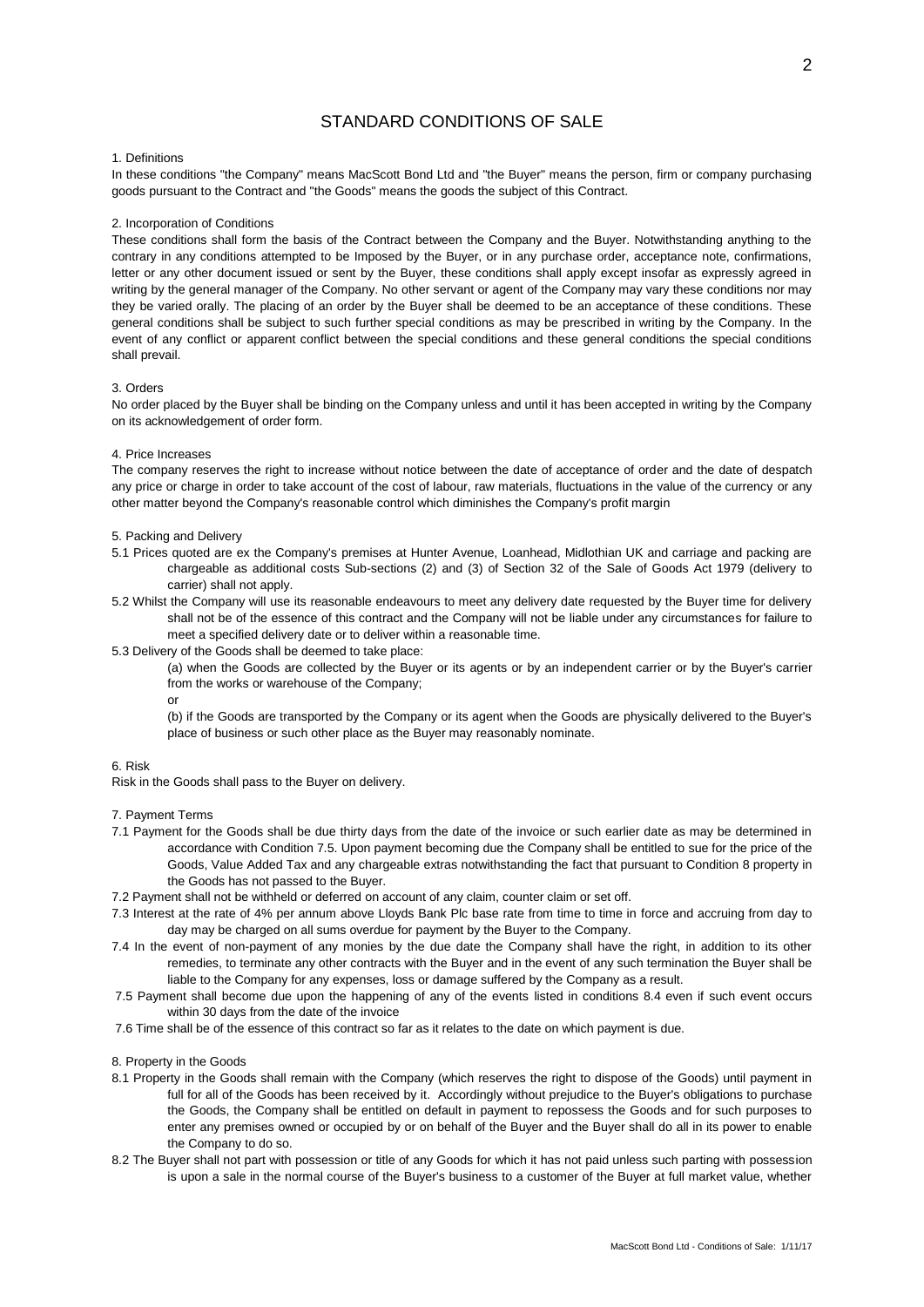or not the Goods have been converted into other products or mixed with other items to make a new product. In the event of any such sale then the Buyer shall account to the Company out of such proceeds of sale for all sums due to the Company in respect of the Goods and must not mingle the proceeds of sale of the Goods with other monies or pay them into an overdrawn account and shall at all time keep the said proceeds of sale of the Goods identifiable as the Company's money and at all times the relationship between the Buyer and the Company in respect of monies arising from the sale of any of the Goods which have not been paid for shall be a fiduciary relationship and the Company shall be entitled to trace the proceeds of any such sale into whosoever hands they may come.

- 8.3 Until they have been paid for in full or sold pursuant to the preceding sub-conditions, the Buyer shall take proper care of the Goods and take all reasonable steps to prevent any damage thereto or deterioration thereof and shall allow the Company to inspect them whenever the Company so requires and the Buyer shall keep the Goods free from any charge, lien or other encumbrance and store the Goods in such a way as to show clearly that they belong to the Company and shall provide to the company such information as to the Goods or their whereabouts as the Company may from time to time require.
- 8.4 The following are the events referred to in Conditions 7.5 and Conditions 8.2.

(a) any notice to the Buyer that a receiver or manager is to be or has been appointed over the assets or affairs of the Buyer or the appointment of any such receiver or manager, whichever is the earlier;

(b) any notice to the Buyer that a petition to wind up the Buyer will be or has been presented or the making of, or receipt of any notice proposing a resolution to wind up the Buyer (save for the purpose of reconstruction or amalgamation).

- (c) any decision by the Buyer that it intends to make an arrangement with its creditors.
- (d) any act of bankruptcy as defined by Section I of the Bankruptcy Act 1914.
- (e) any other event, act or proceeding in which the Buyer's solvency is involved.

#### 9. Acceptance

The Goods shall be deemed to be accepted by the Buyer unless they are rejected within seven days of delivery. This acceptance of the Goods shall be treated as conclusive evidence that they are in all respects fit for the intended and contemplated use by the Buyer and in every other way satisfactory to it.

10. Warranties and Exclusion of Liability

If and to the extent permitted by law:

- 10.1 No warranty, condition or other term, express or implied, statutory or otherwise, shall apply unless and except to the extent expressly contained in these conditions.
- 10.2 The company shall have no liability for any consequential loss or damage including (but without limitation) business interruption or loss of profits and the Buyer acknowledges that it should maintain a suitable insurance policy in respect of those risks.
- 10.3 Any liability to which the Company might otherwise become subject shall be limited to the price paid by the Buyer to such of the Goods as give rise to the claim.
- 10.4 The Buyer shall be solely responsible for deciding whether the Goods are suitable for the particular purpose for which they are required.
- 10.5 The Company undertakes to remedy, subject to condition 10.6 any defect resulting from faulty design, materials or workmanship where such materials have been supplied by the Company or the design or workmanship is the responsibility of the Company.
- 10.6 The Company shall at its option replace or repair any defective part of the Goods if details of the defect are given to the Company in writing within twelve months from the date of delivery.
- 10.7 The Buyer shall be responsible for arranging transport for the return of the Goods to the Company.
- 10.8 Risk in the Goods shall only pass back to the Company on delivery to the Company.

This warranty shall not apply to:

- (a) damage or defects resulting from improper or inadequate care or maintenance of the Goods.
- or
- (b) damage or defects resulting from attempts other than by the Company to install, repair or service the Goods. or
- (c) damage or defects resulting from improper use of Goods or from use of the Goods with incompatible equipment or supplies.

## 11. Force Majeure

The Company shall be under no liability to the Buyer in the event that the Company's performance of the Contract is affected wholly or partially by any restriction imposed by a government or other competent authority, strikes, lock out, a failure in the Company's anticipated supplies of raw materials or by any other cause whatsoever which is beyond the Company's reasonable control.

#### 12. Indemnity

The Buyer undertakes to indemnify the Company against all expenses, loss or damage suffered by the Company as a result of claims for false trade descriptions, claims for infringements of patents, trademarks, registered designs or copyright arising out of any work done by the Company in accordance with the Buyer's instructions.